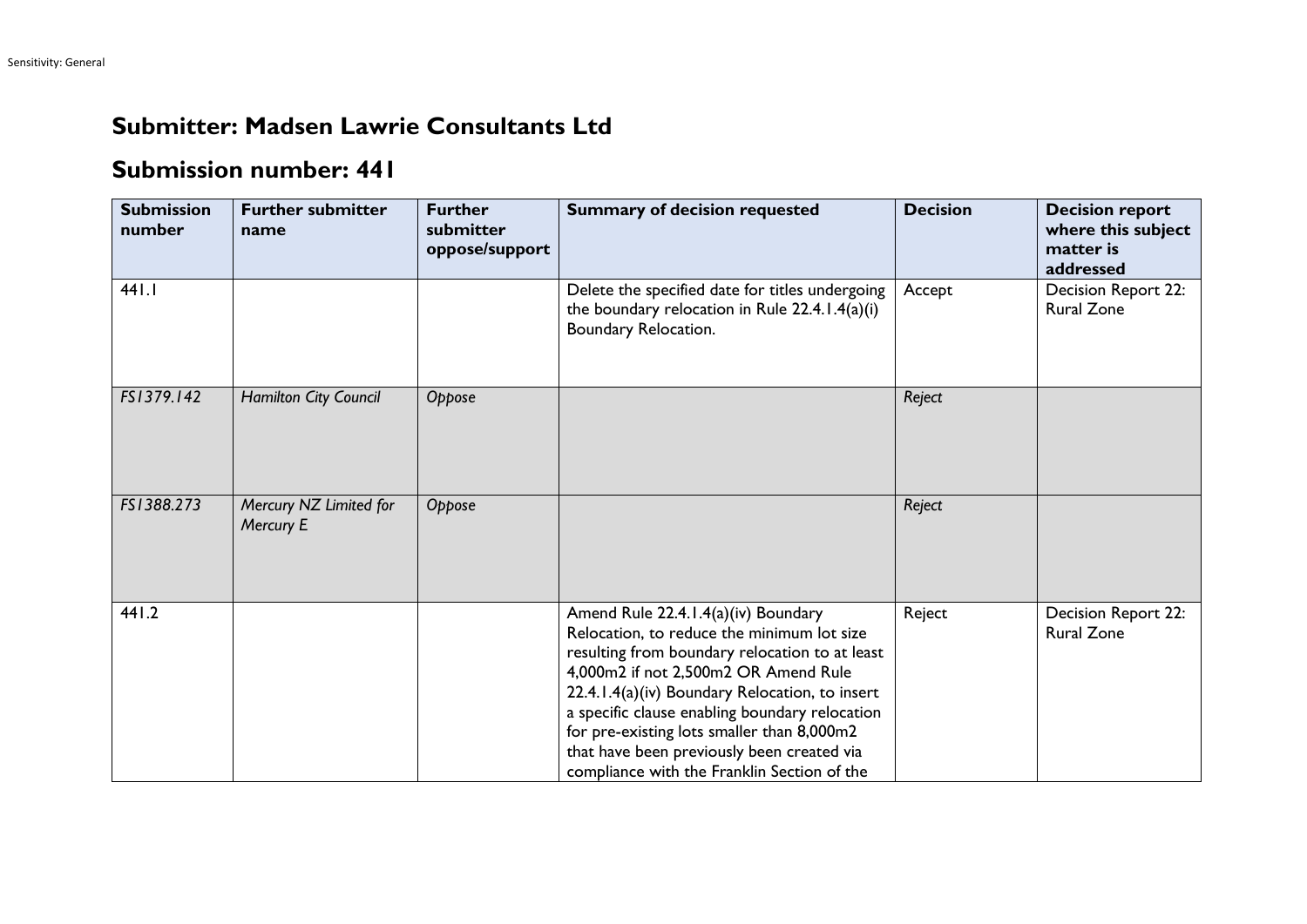| <b>Submission</b><br>number | <b>Further submitter</b><br>name    | <b>Further</b><br>submitter<br>oppose/support | <b>Summary of decision requested</b>                                                                                                                                                           | <b>Decision</b> | <b>Decision report</b><br>where this subject<br>matter is<br>addressed |
|-----------------------------|-------------------------------------|-----------------------------------------------|------------------------------------------------------------------------------------------------------------------------------------------------------------------------------------------------|-----------------|------------------------------------------------------------------------|
|                             |                                     |                                               | District Plan if the minimum lot size is not<br>reduced to 2,500m2.                                                                                                                            |                 |                                                                        |
| FS1379.143                  | Hamilton City Council               | Oppose                                        |                                                                                                                                                                                                | Accept          |                                                                        |
| FS1388.274                  | Mercury NZ Limited for<br>Mercury E | Oppose                                        |                                                                                                                                                                                                | Accept          |                                                                        |
| 441.3                       |                                     |                                               | Retain the indicated areas to be legally<br>protected and the resultant maximum<br>number of new records of title in Rule<br>22.4.1.6 RD1 (a)(i) Conservation Lot<br>Subdivision, as notified. | Reject          | Decision Report 22:<br><b>Rural Zone</b>                               |
| 441.4                       |                                     |                                               | Add clarification and further description of<br>the term "contiguous area" as used in Rule<br>22.4.1.6 RD1 (a)(i) Conservation Lot<br>Subdivision.                                             | Reject          | Decision Report 22:<br><b>Rural Zone</b>                               |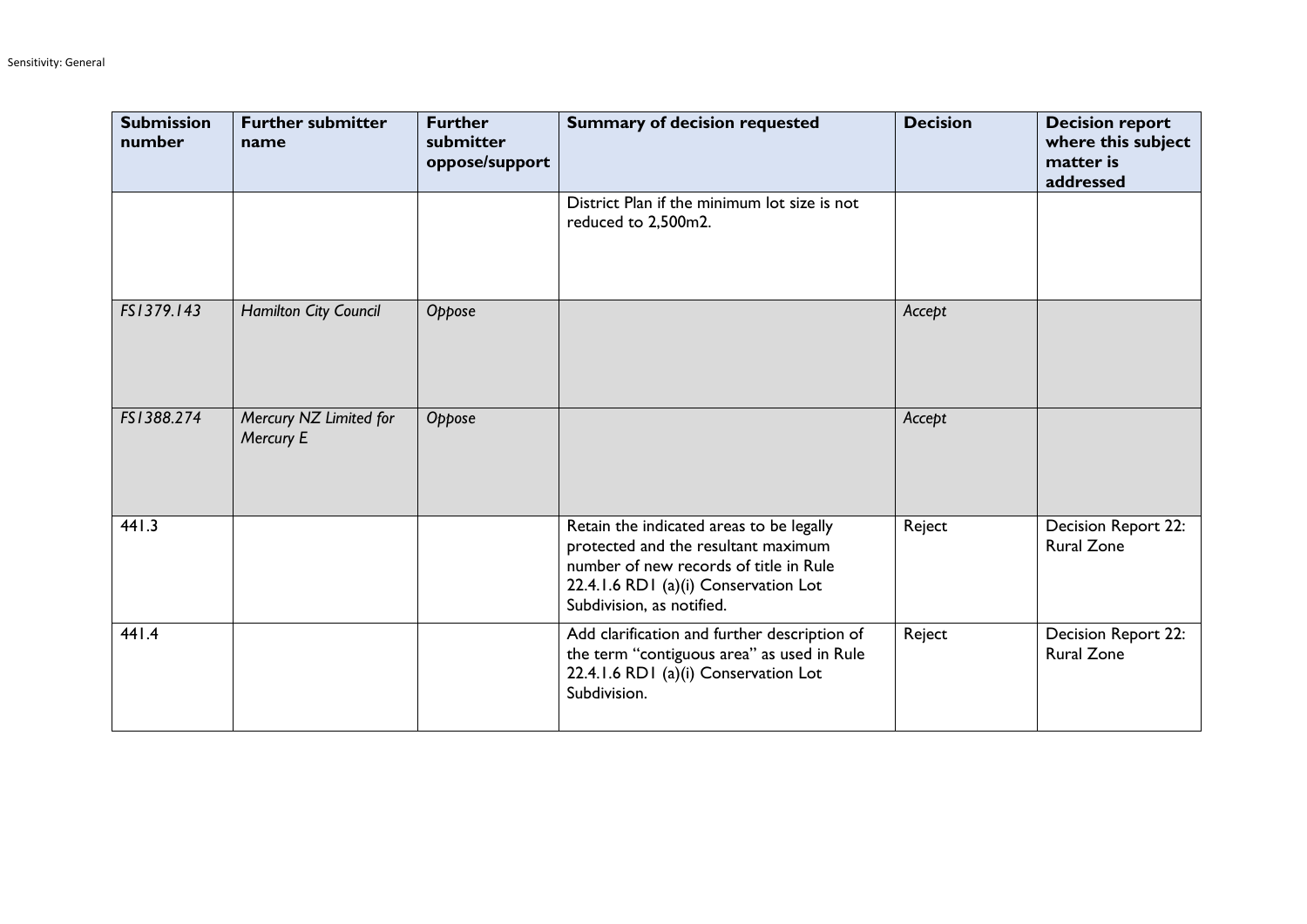| <b>Submission</b><br>number | <b>Further submitter</b><br>name    | <b>Further</b><br>submitter<br>oppose/support | <b>Summary of decision requested</b>                                                                                                                                                                                    | <b>Decision</b> | <b>Decision report</b><br>where this subject<br>matter is<br>addressed |
|-----------------------------|-------------------------------------|-----------------------------------------------|-------------------------------------------------------------------------------------------------------------------------------------------------------------------------------------------------------------------------|-----------------|------------------------------------------------------------------------|
| 441.5                       |                                     |                                               | Add to Rule 22.4.1.1 PR3 (c) Prohibited<br>subdivision the following: a transferable title<br>subdivision in the former Franklin District on<br>a parent Certificate of Title that existed prior<br>to 6 December 1997. | Reject          | Decision Report 22:<br><b>Rural Zone</b>                               |
| FS1388.275                  | Mercury NZ Limited for<br>Mercury E | Oppose                                        |                                                                                                                                                                                                                         | Accept          |                                                                        |
| 441.6                       |                                     |                                               | Amend Rule 22.4.1.2 RD1 (a)(i) General<br>Subdivision, to match the issue of the title<br>date to the operative date of the proposed<br>plan, if not for all titles then for Franklin titles.                           | Reject          | Decision Report 22:<br><b>Rural Zone</b>                               |
| FS1379.144                  | Hamilton City Council               | Oppose                                        |                                                                                                                                                                                                                         | Accept          |                                                                        |
| FS1388.276                  | Mercury NZ Limited for<br>Mercury E | Oppose                                        |                                                                                                                                                                                                                         | Accept          |                                                                        |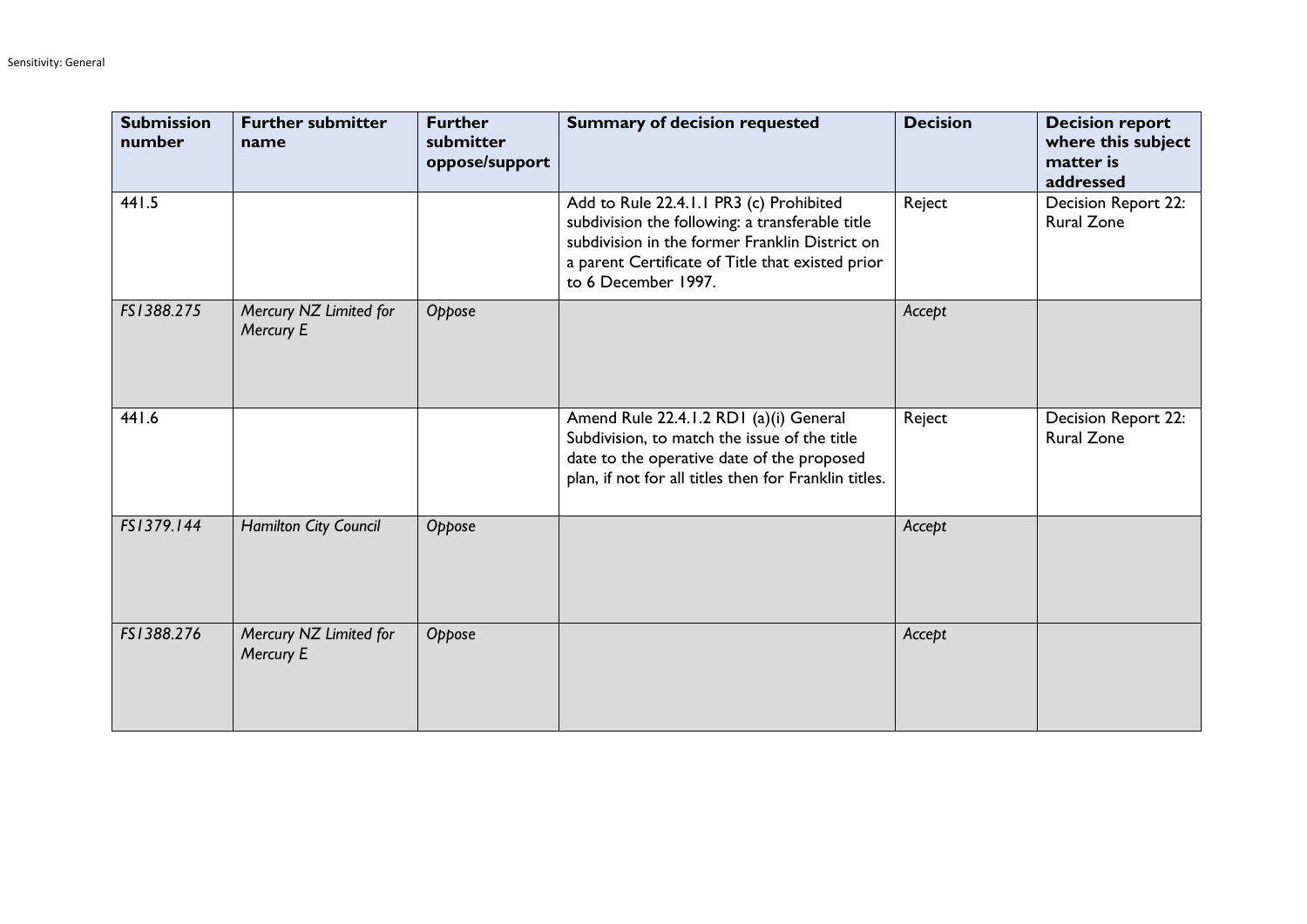| <b>Submission</b><br>number | <b>Further submitter</b><br>name    | <b>Further</b><br>submitter<br>oppose/support | <b>Summary of decision requested</b>                                                                                                                                                                                            | <b>Decision</b> | <b>Decision report</b><br>where this subject<br>matter is<br>addressed |
|-----------------------------|-------------------------------------|-----------------------------------------------|---------------------------------------------------------------------------------------------------------------------------------------------------------------------------------------------------------------------------------|-----------------|------------------------------------------------------------------------|
| 441.7                       |                                     |                                               | Retain the minimum size for subdivision<br>entitlement at 20ha in Rule 22.4.1.2(a)(ii)<br>General Subdivision, as proposed.                                                                                                     | Accept in Part  | Decision Report 22:<br><b>Rural Zone</b>                               |
| FS1379.145                  | Hamilton City Council               | Oppose                                        |                                                                                                                                                                                                                                 | Accept in Part  |                                                                        |
| FS1388.277                  | Mercury NZ Limited for<br>Mercury E | Oppose                                        |                                                                                                                                                                                                                                 | Accept in Part  |                                                                        |
| 441.8                       |                                     |                                               | Amend Rule 22.4.1.2(a)(iii) General<br>Subdivision, as follows: "The proposed<br>subdivision must create no more than one<br>additional lot, excluding an access allotment<br>for every compliant parent certificate of title". | Accept in Part  | Decision Report 22:<br><b>Rural Zone</b>                               |
| FS1388.278                  | Mercury NZ Limited for<br>Mercury E | Oppose                                        |                                                                                                                                                                                                                                 | Accept in Part  |                                                                        |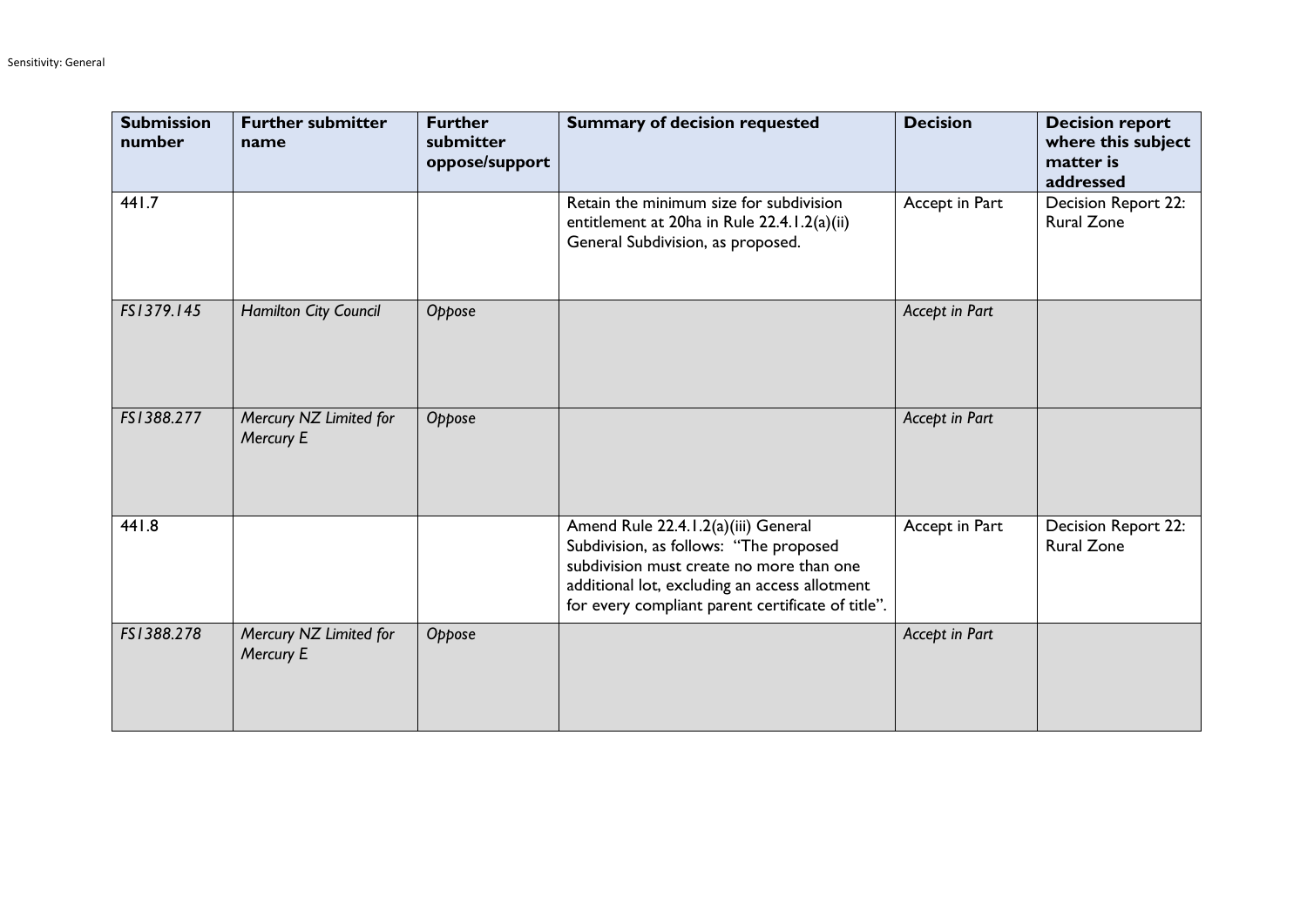| <b>Submission</b><br>number | <b>Further submitter</b><br>name    | <b>Further</b><br>submitter<br>oppose/support | <b>Summary of decision requested</b>                                                                                                                                          | <b>Decision</b> | <b>Decision report</b><br>where this subject<br>matter is<br>addressed |
|-----------------------------|-------------------------------------|-----------------------------------------------|-------------------------------------------------------------------------------------------------------------------------------------------------------------------------------|-----------------|------------------------------------------------------------------------|
| 441.9                       |                                     |                                               | Amend Rule 22.4.1.2(a)(iv) General<br>Subdivision, to reduce the minimum lot size<br>from 8,000m2 to 4,000m2.                                                                 | Reject          | Decision Report 22:<br><b>Rural Zone</b>                               |
| FS1388.279                  | Mercury NZ Limited for<br>Mercury E | Oppose                                        |                                                                                                                                                                               | Accept          |                                                                        |
| 441.10                      |                                     |                                               | Add clarification and further description of<br>the term "Significant Natural Area" in the<br>context of Rule 22.4.1.6 RD1 (a)(i)<br>Conservation Lot Subdivision.            | Reject          | Decision Report 22:<br><b>Rural Zone</b>                               |
| 441.11                      |                                     |                                               | Amend Rule 22.4.1.6 RD1 (a)(vi)<br>Conservation lot subdivision, to reduce the<br>minimum lot size requirement from 8,000m2<br>to 2,500m2 or 4,000m2.                         | Reject          | <b>Decision Report 22:</b><br><b>Rural Zone</b>                        |
| 441.12                      |                                     |                                               | Amend Rule 22.4.1.6 RD1 (a)(vii)<br>Conservation lot subdivision, to increase the<br>maximum lot size for proposed lots<br>(excluding the balance lot) to more than<br>I.6ha. | Reject          | Decision Report 22:<br><b>Rural Zone</b>                               |